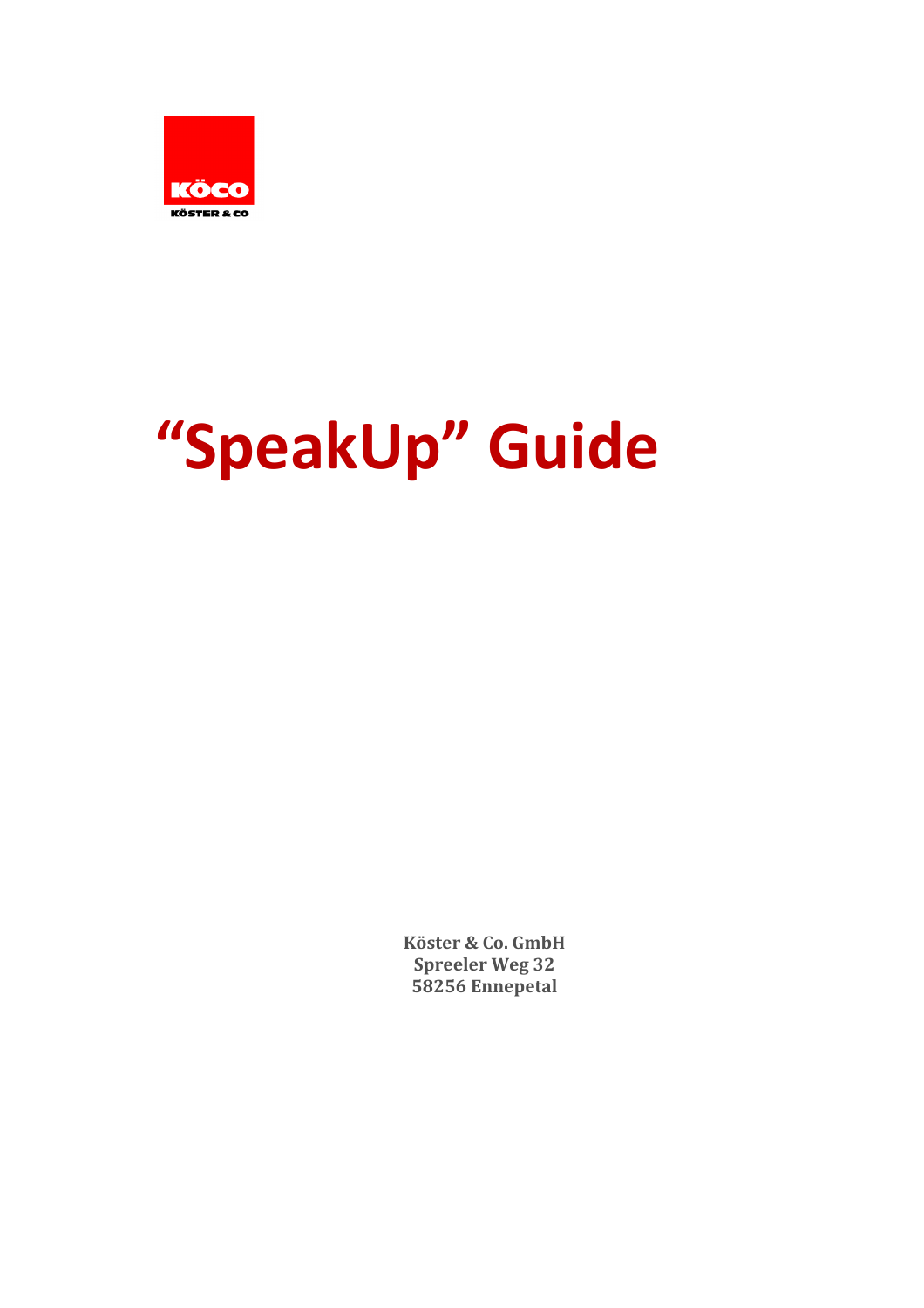

# **CONTENTS**

| $\mathbf{1}$   | <b>MISSION STATEMENT</b>                                                | 3              |
|----------------|-------------------------------------------------------------------------|----------------|
| $\overline{2}$ | <b>SCOPE AND PURPOSE</b>                                                | 3              |
| 3              | KNOWLEDGE OR REASONABLE SUSPICION OF A GRIEVANCE                        | 3              |
| 4              | <b>DELIBERATE MISREPORTING</b>                                          | 4              |
| 5              | <b>ALLOCATION OF RESPONSIBILITIES</b>                                   | 4              |
| 6              | CASES IN WHICH NO FURTHER ACTION IS<br><b>TAKEN CONCERNING A REPORT</b> | 5              |
| 7              | <b>REPORTING</b>                                                        | 5              |
| 8              | PROTECTION AND RIGHTS OF THE REPORTING PERSON                           | 5              |
| 9              | PROTECTION AND RIGHTS OF ACCUSED PERSONS                                | 6              |
| 10             | <b>DATA PROTECTION</b>                                                  | 6              |
| 11             | <b>CONTACT DETAILS</b>                                                  | $\overline{7}$ |
| 12             | <b>FIGURE SHOWING REFERENCE PROCESS</b>                                 | 8              |

Please note:

For superior readability, the simultaneous use of masculine, feminine and other forms of language has been dispensed with. In the interests of equal treatment, personal designations apply to all genders. The abbreviated form of language is for editorial reasons only, and does not imply any bias.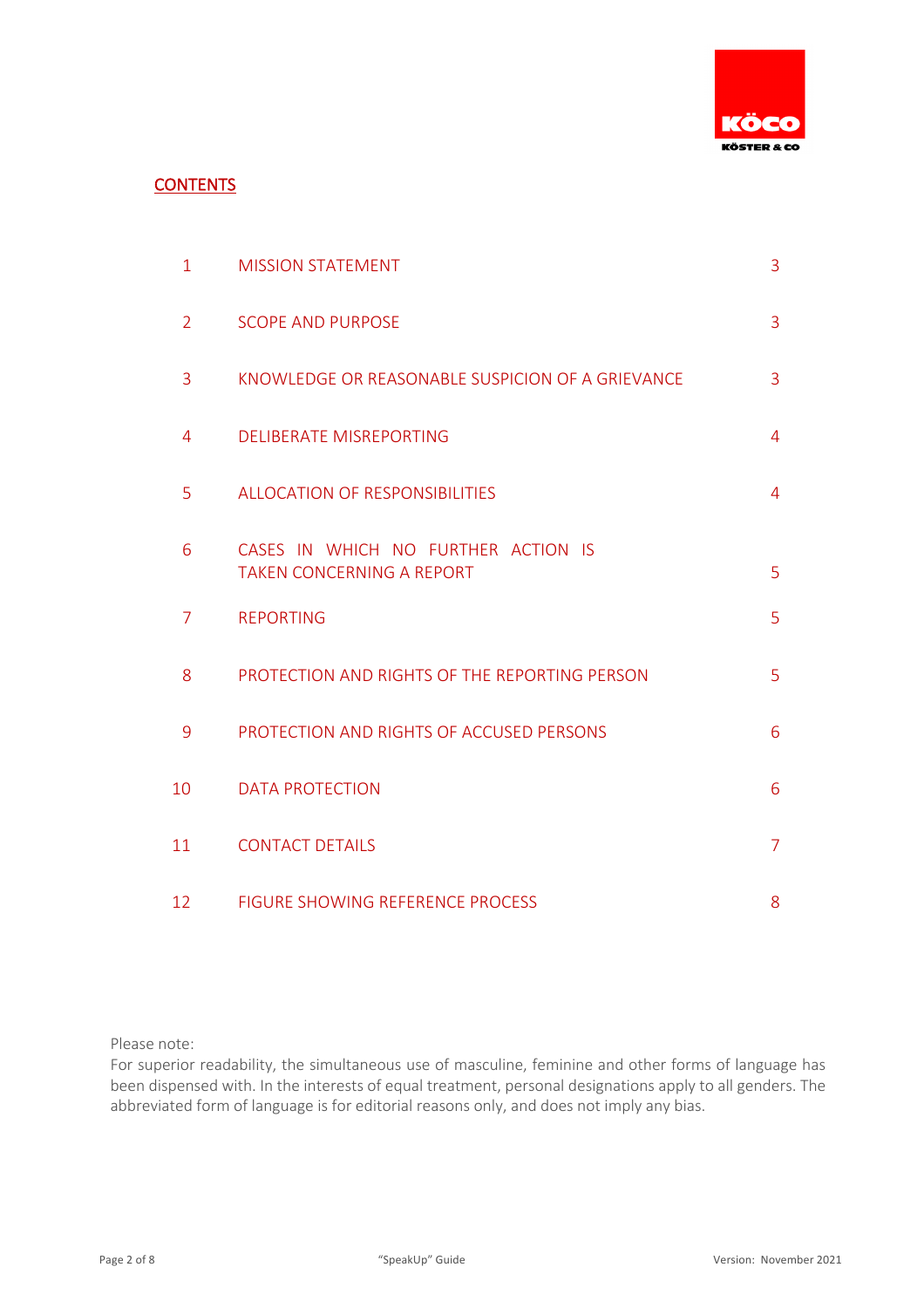

# "SpeakUp" Guide

Entry into effect: 1st January 2021

# 1 MISSION STATEMENT

Sustainable commerce provides the basis for positive future prospects for the environment, society and the economy, as well as each individual employee or business partner of INDUS (the group parent company).

The cornerstones of the culture of INDUS are the distribution of the key requirements and their independent implementation and management in the subsidiary companies, as well as a shared understanding of values and the minimisation of risks for a sustainable corporate development.

The "SpeakUp" reporting system creates additional trust and security on the basis of a clearly defined structure for the reporting and the escalation process which is accessible to everyone, thereby ensuring the sustainable success of the group and averting damage.

## 2 SCOPE AND PURPOSE

- 2.1 This "SpeakUp" guide describes the procedures for the reporting of confirmed or suspected cases of wrongdoing or misconduct.
- 2.2 It applies to all employees (including temporary employees), customers, suppliers and anyone with an interest in the well-being of the company.

# 3 KNOWLEDGE OR REASONABLE SUSPICION OF A GRIEVANCE

- 3.1 We wish to encourage anyone who has knowledge or reasonable suspicion of material misconduct/a grievance (infringement of the law, or unethical conduct which is contrary to our Code of Conduct) to report it.
- 3.2 We encourage everyone to report such matters through the known and established reporting channels. These are, for example,
	- Person of trust
	- Human resources
	- Works council
	- Management team
	- Company suggestion/reporting system
	- Compliance office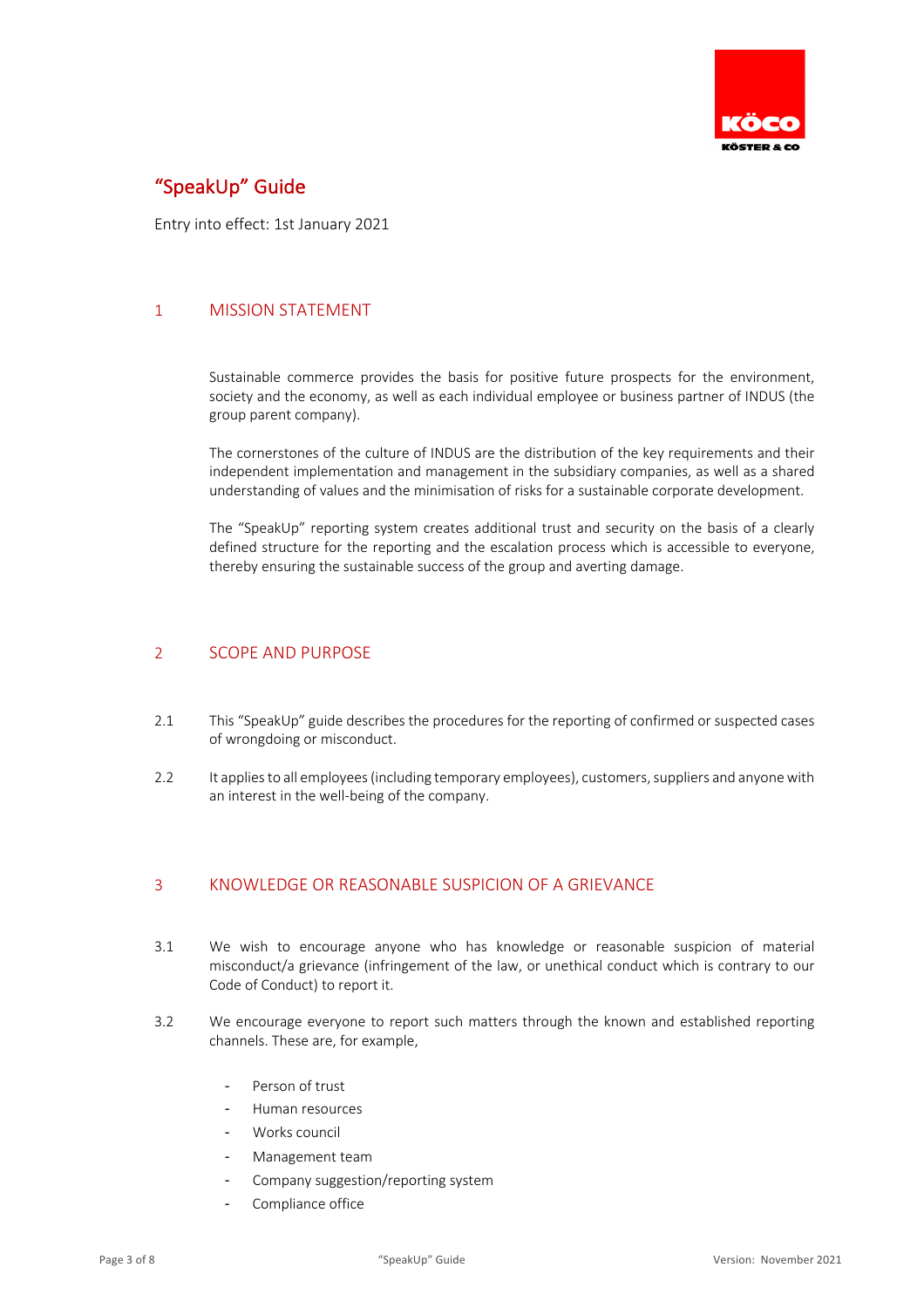

- 3.3 If all these reporting channels are not suitable for your report, the "SpeakUp" reporting system is available as a reporting channel. "SpeakUp" is operated by an independent third party.
- 3.4 "SpeakUp" is used to send reports directly to the Compliance Officer or INDUS Holding AG. Reports can also be made anonymously, provided that the informant indicates this when submitting the report.

# 4 DELIBERATE MISREPORTING

Deliberate misreporting is considered an infringement of the Code of Conduct and will be treated accordingly. It may result in disciplinary action and/or prosecution.

## 5 ALLOCATION OF RESPONSIBILITIES

- 5.1 Reports submitted in the person's native language via "SpeakUp" are translated as required, and forwarded to the Compliance Officer of INDUS Holding AG (anonymously if necessary, refer to item 3.4). The legal department of INDUS Holding AG assumes responsibility for the monitoring of incoming messages insofar as this is necessary due to the absence of the Compliance Officer.
- 5.2 If the Compliance Officer of INDUS Holding AG receives a report about alleged misconduct or fraudulent behaviour, the matter will be subject to an initial review based on the information contained therein. With the "SpeakUp" system, anonymous communication with the informant is possible and can be ensured where required. Further enquiries to the informant for the further assessment of the facts are possible with the preservation of anonymity.
- 5.3 The response to the matter is then determined subsequent to this initial assessment.

According to the seriousness of the allegation, the group of persons affected and the area of law, the further assessment will be carried out directly by the Compliance Officer of INDUS Holding AG, or the report will be passed on to the responsible office of the holding company or investment group concerned (usually the management of the direct INDUS holding or, where established, the Compliance Officer of the holding group).

External experts, such as lawyers, may be called in for the further examination of the grievance. A reporting duty may arise if there is sufficient suspicion of a criminal offence.

The Compliance Officer of INDUS Holding AG will ensure that all reported cases are investigated and concluded, including their sufficient documentation.

5.4 Reports concerning a member of the executive board of INDUS Holding AG are also assessed by the full executive board or the supervisory board, depending on the seriousness of the matter and/or the person concerned. Reporting to the supervisory board is required in the event of a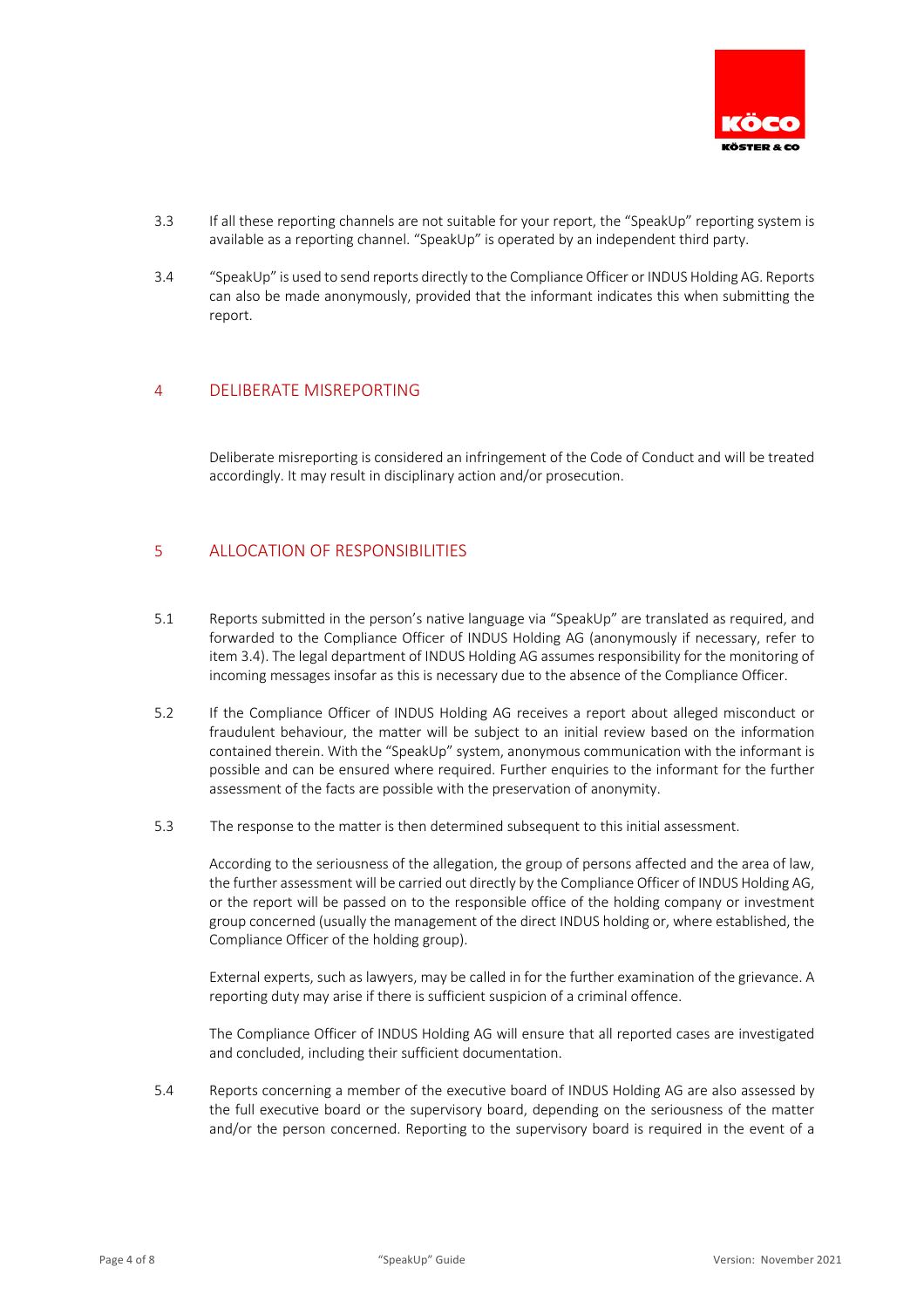

report concerning the chairman of the executive board. If the entire executive board is affected, this must also be reported to the supervisory board.

5.5 The company expects the managers and supervisors at all hierarchical levels to take such reports seriously, to treat them in the strictest of confidence and to resolve them promptly with the appropriate guidelines and necessary measures to eliminate the grievance.

# 6 CASES IN WHICH NO FURTHER ACTION IS TAKEN CONCERNING A REPORT

The Compliance Officer of INDUS Holding AG may come to the conclusion that a report will not be pursued further, if, for example,

- insufficient information is available for an adequate investigation and there is no possibility to obtain further information;
- the report is proven to be a false report.

#### 7 REPORTING

Reports are generally submitted by the Compliance Officer of INDUS Holding AG to the executive board, which in turn submits them to the audit committee of the supervisory board, or directly by the Compliance Officer at the request of the audit committee.

The reporting takes place on a detailed basis for cases that are investigated by INDUS Holding AG itself in accordance with point 5.3. Cases that are passed on to the compliance officers of the respective holding companies and/or holding groups in terms of the decentralised INDUS organisation are only reported with regard to:

- Case categories (legal areas concerned / chapters of the Code of Conduct concerned),
- Review status (in progress / completed),
- Findings and conclusions.

#### 8 PROTECTION AND RIGHTS OF THE REPORTING PERSON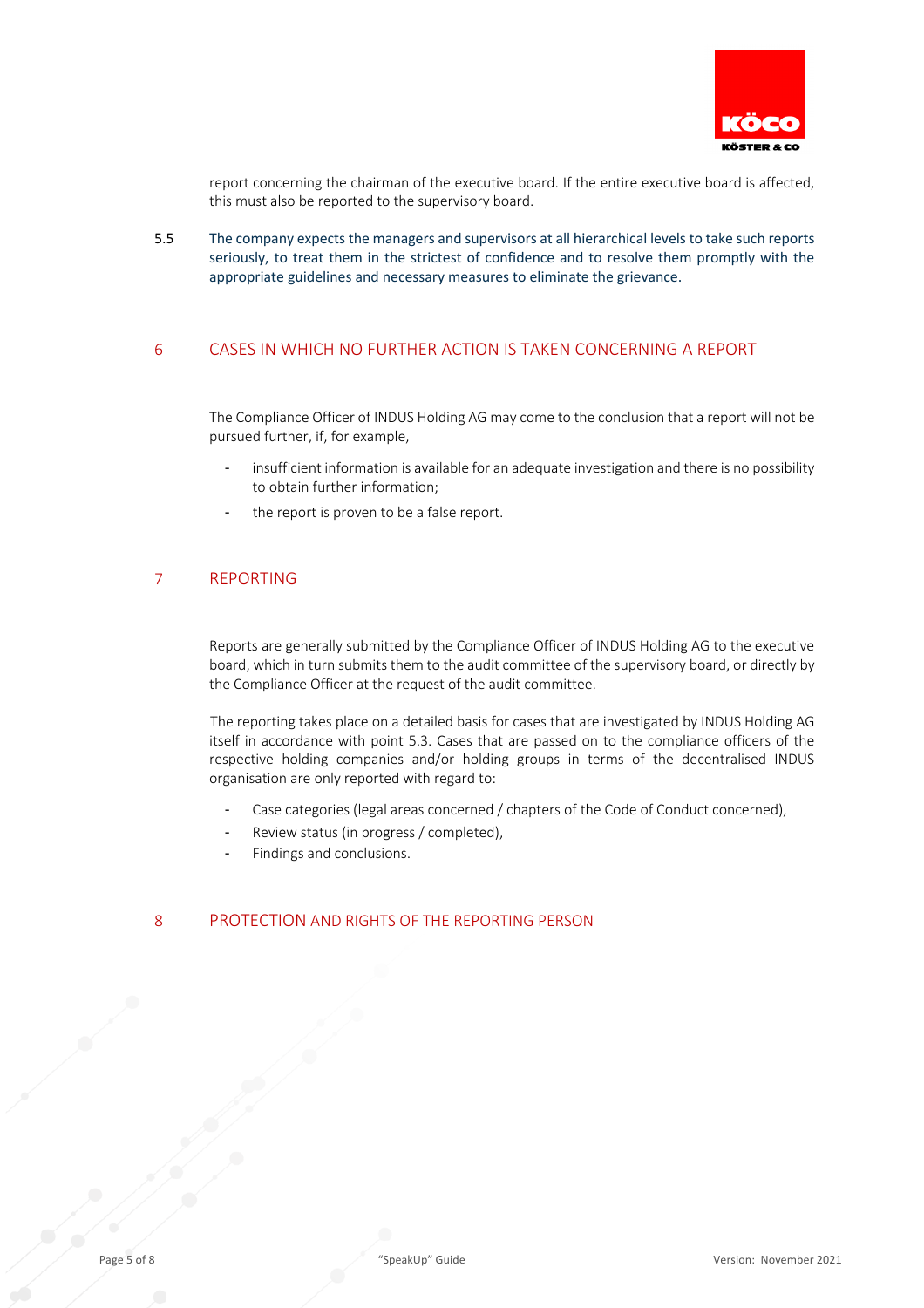

- 8.1 The identity of all reporting persons will be kept strictly confidential. The service provider through which "SpeakUp" is operated will under no circumstances disclose any voicemail messages, IP addresses and/or telephone numbers, except where point 8.3 is applicable.
- 8.2 No one who files a report has to fear negative consequences as a result. Reporting persons (as informants) do not enjoy protection in the event of misconduct, however

#### 8.3 In the following cases, the protection of the reporting person is not guaranteed:

- Upon request, e.g. by law enforcement authorities, where the service provider is obliged to provide voicemail messages, IP addresses and/or telephone numbers. This information is not passed on to the company or to INDUS Holding AG, however.
- Cases in which it has been established that reports were made intentionally wrongly or against better knowledge and/or with wrongful intentions ("bad faith");
- or if the report itself is to be classified as a criminal offence or a breach of the Code of Conduct (e.g. defamation or threats).
- 8.4 If the reporting person does not agree with the result of the investigation, s/he can make this known via "SpeakUp" or directly via the Compliance Officer of INDUS Holding AG. The executive board of INDUS Holding AG will be informed of this.

## 9 PROTECTION AND RIGHTS OF ACCUSED PERSONS

- 9.1 If investigations are initiated as a result of a report, the company will inform the affected persons within 30 working days at the latest. This phase may also be extended, taking into account the case-specific situation, e.g. if there is a risk that evidence will be destroyed or that the initiated investigation will otherwise be impeded.
- 9.2 Affected persons have the right to complain about investigations against them. For this purpose, the affected person should contact:
	- Their superior or manager.
	- the Compliance Officer of INDUS Holding AG.

The contact information is provided at the end of this guide.

# 10 DATA PROTECTION

10.1 The company and its appointed employees will treat all information as strictly confidential. The protection of the data of both the reporting persons and the affected persons is assured within the legal framework. Information will be provided on a restricted basis, both in terms of content and the group of people involved (on a "need-to-know basis"). If "SpeakUp" is used, information will also become known to the staff of "SpeakUp" and to the translation agencies used by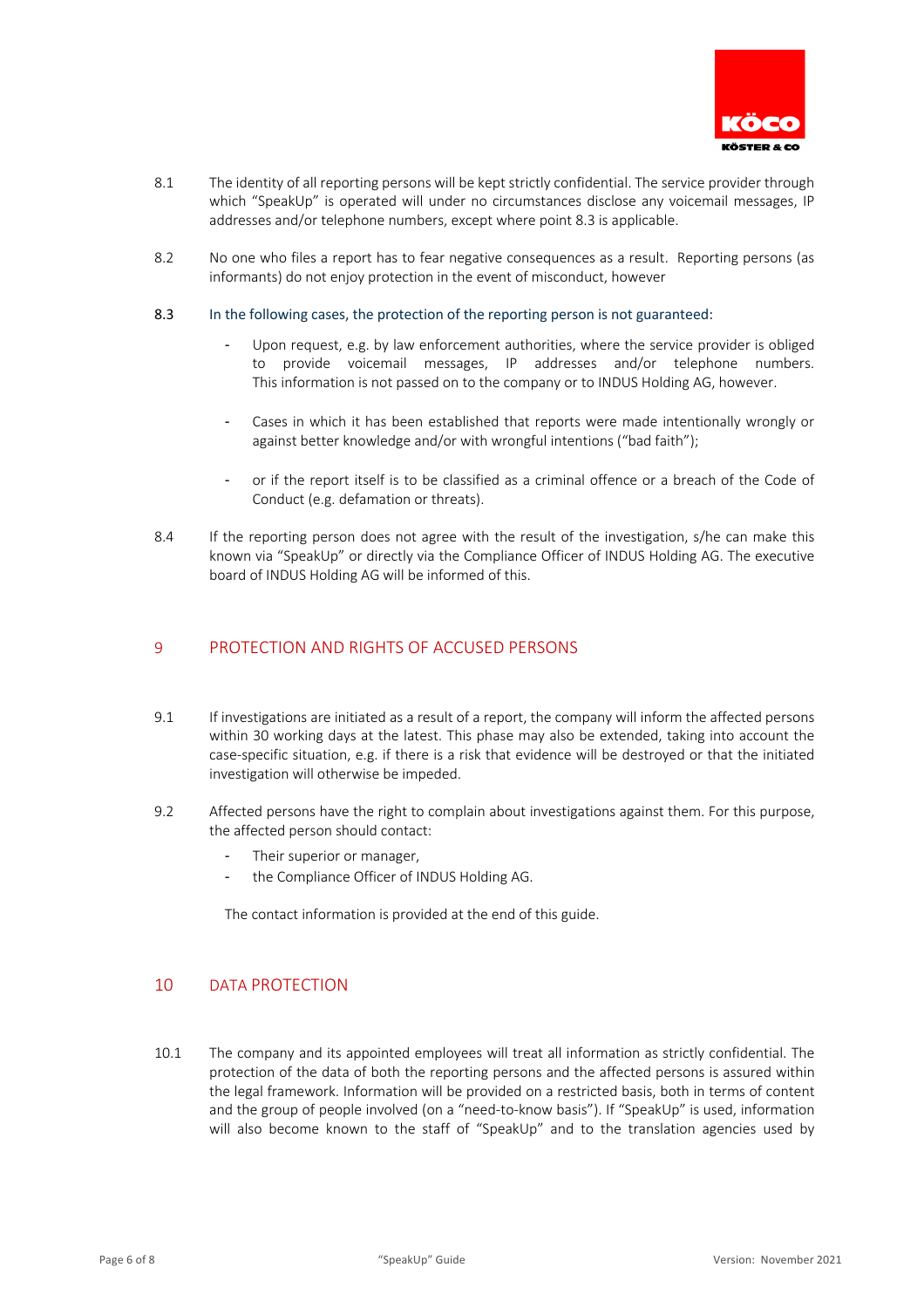

"SpeakUp", this also takes place on the aforementioned "need-to-know basis" and all the aforementioned parties are subject to strict confidentiality.

10.2 The "SpeakUp" guide requires the processing and storage of personal data. This will only take place in accordance with data protection regulations.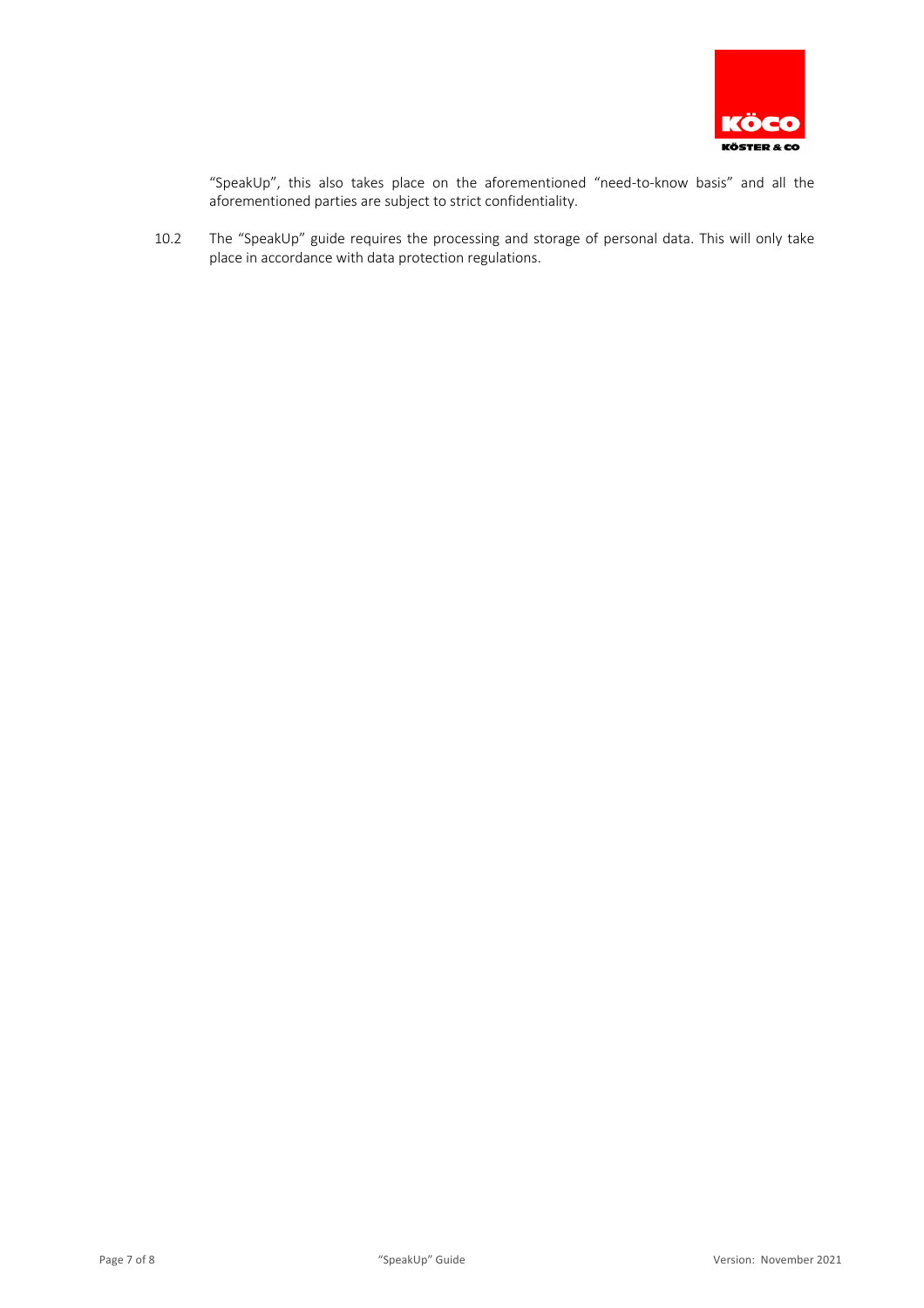

# 11 CONTACT DETAILS

# **Köster & Co. GmbH**

Spreeler Weg 32 58256 Ennepetal Deutschland Tel.:  $+49(0)2333 - 8306 - 0$ <br>Fax:  $+49(0)2333 - 8306 - 43$  $+49(0)2333 - 8306 - 43$ E-Mail: info@koeco.net www.koeco.net

# **"SpeakUp"**

**Köster & Co. KG** "SpeakUp" Deutschland Telefon (toll free): 0800-1801733

www.speakupfeedback.eu/web/koster/de entry code: 64978

# Compliance Officer of INDUS Holding AG

compliance@indus.de